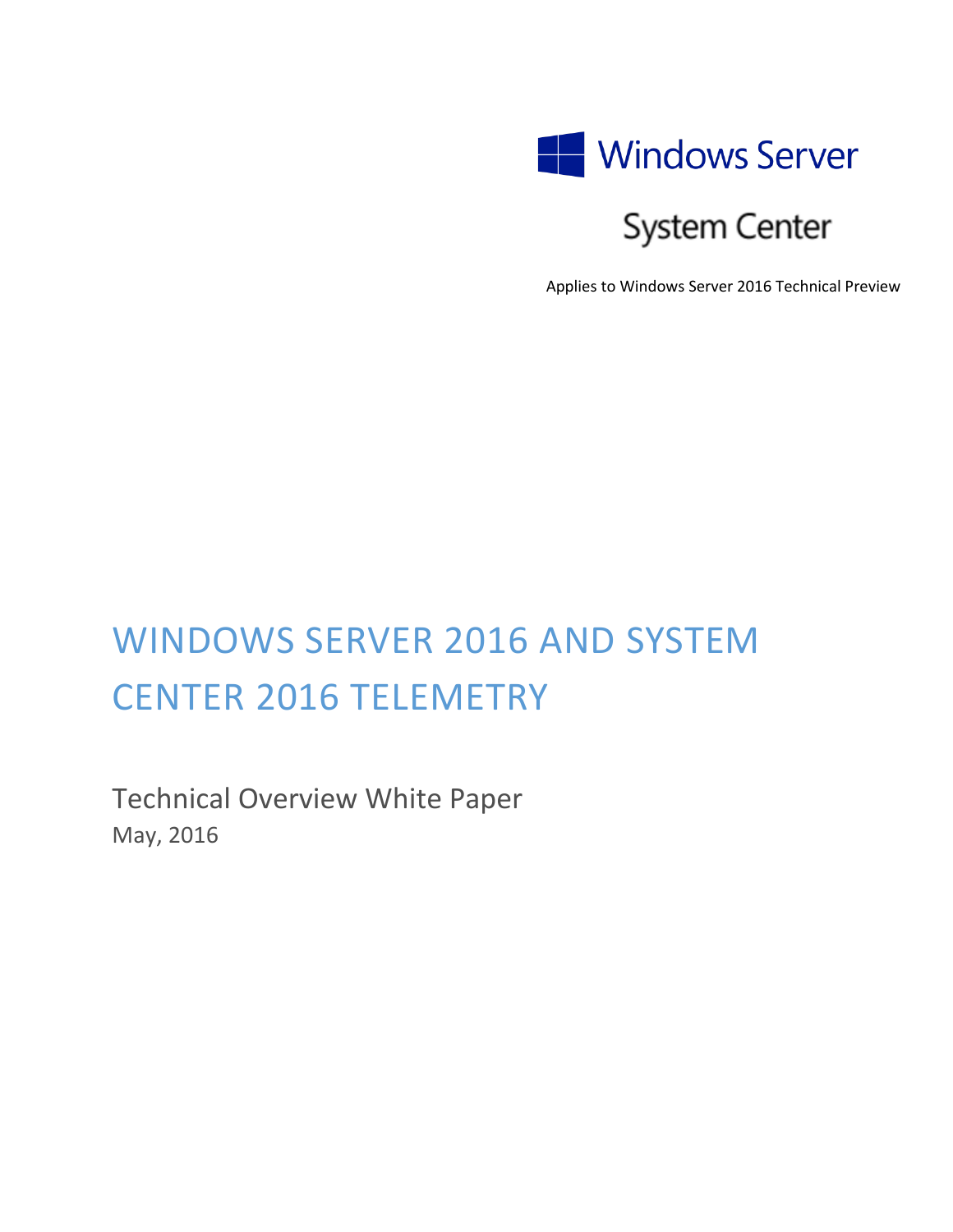# **Microsoft**

# Contents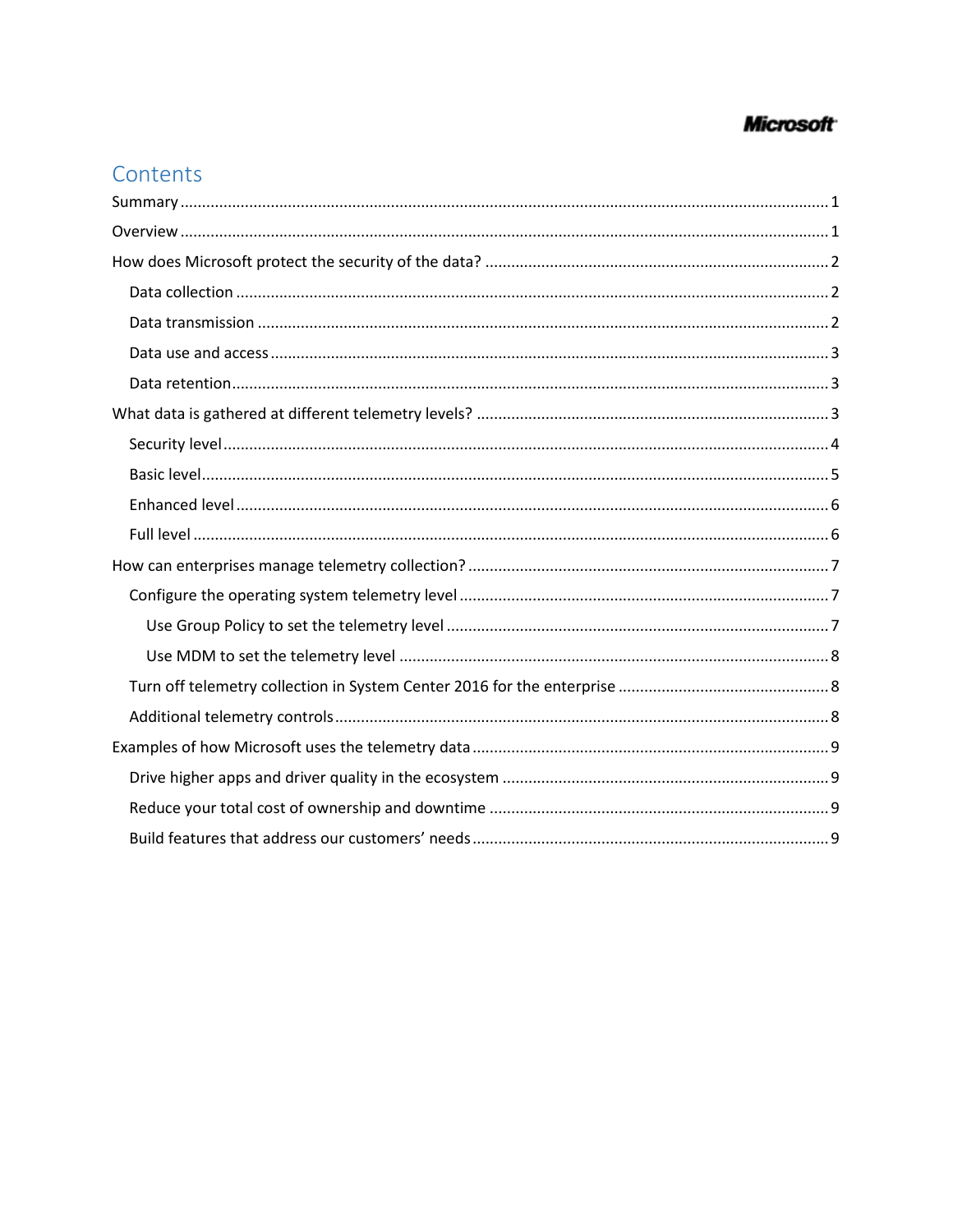# <span id="page-2-0"></span>Summary

This document provides our server and enterprise customers with the necessary information to make informed decisions about how to configure telemetry in their environments. It discusses telemetry as system data that is uploaded by the Connected User Experience and Telemetry component. In this document we will focus on the telemetry data from **Windows Server 2016** and **System Center 2016.**  We will discuss how we use it to troubleshoot problems and improve our products and services. There will also be some references to Windows 10 because the underlying infrastructure in Windows Server is the same.

**Note** This whitepaper does not apply to System Center Configuration Manager, System Center Endpoint Protection, or System Center Data Protection Manager because those components use a different telemetry service from Windows and Windows Server.

It describes the steps that Microsoft takes to help protect the security and privacy of our customers' data, the types of telemetry we gather, and the ways an enterprise can manage its telemetry. The document also lists some examples of how telemetry can provide you with valuable insights into your enterprise deployments, and how Microsoft uses the data to quickly identify and address issues that affect its customers.

We understand that the privacy and security of our customers' information is very important. We have taken a thoughtful and comprehensive approach to customer privacy and the protection of customer data with Windows, Windows Server, and System Center. IT administrators have controls to customize features and privacy settings at any time. Our commitment to transparency and trust is clear:

- We are open with customers about the types of data we gather.
- We put enterprise customers in control—they can customize their own privacy settings.
- We put customer privacy and security first.
- We are transparent about how telemetry gets used.
- We use telemetry to improve customer experiences.

# <span id="page-2-1"></span>Overview

In previous versions of Windows and Windows Server, Microsoft used telemetry to check for updated or new Windows Defender signatures, check whether Windows Update installations were successful, gather reliability information through the Reliability Analysis Component (RAC) on Windows Server, and gather reliability information through the Windows Customer Experience Improvement Program (CEIP) on Windows. In Windows 10 and Windows Server 2016 Technical Preview, you can control telemetry streams by using Settings > Privacy, Group Policy, or Mobile Device Management (MDM).

Microsoft is committed to improving customer experiences in a mobile-first and cloud-first world, and it all starts with our customers. Telemetry is one critical way Microsoft is using data to improve our products and services. Telemetry gives every enterprise customer a voice that helps us shape future versions of Windows, Windows Server, and System Center. This allows us to respond quickly to your feedback, and provide new features and improved quality to our customers.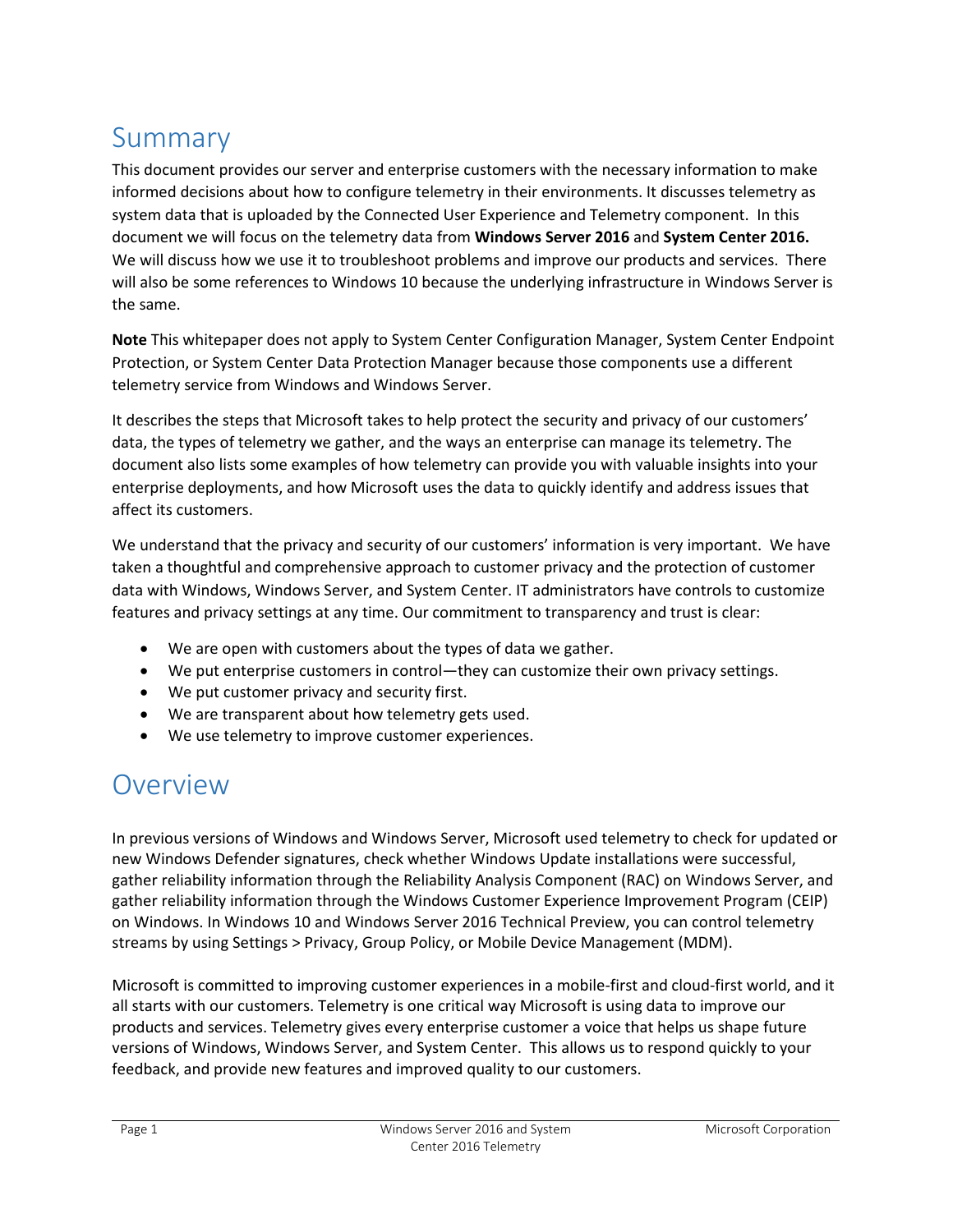Our goal is to leverage the aggregated data to drive changes in the product and ecosystem to improve our customer experiences. We are also partnering with enterprises to provide added value from the telemetry information that is shared by their devices. Some examples include identifying outdated patches and downloading the latest antimalware signatures to help keep their devices secure, identifying application compatibility issues prior to upgrades, and gaining insights into driver reliability issues affecting other customers.

# <span id="page-3-0"></span>How does Microsoft protect the security of the data?

### <span id="page-3-1"></span>Data collection

Windows 10 and Windows Server 2016 include the Connected User Experience and Telemetry component, which uses the Event Tracing for Windows (ETW) trace logging<sup>[1](#page-3-3)</sup> technology to gather and store telemetry events and data. The operating system and some Microsoft management solutions like System Center use the same logging technology.

- 1. Operating system features and some management applications are instrumented to publish events and data. Examples of management applications include Virtual Machine Manager (VMM), Server Manager, and Storage Spaces.
- 2. Events are gathered by using public operating system event logging and tracing APIs.
- 3. You can configure the telemetry level by using an MDM policy, Group Policy, or registry settings.
- 4. The Connected User Experience and Telemetry component transmits telemetry data over HTTPS to Microsoft and uses certificate pinning.

#### <span id="page-3-2"></span>Data transmission

All telemetry data is encrypted using SSL and uses certificate pinning during transfer from the device to Microsoft.

### **Endpoints**

The Microsoft Data Management service routes data back to our protected cloud storage. Only Microsoft personnel with a valid business justification are permitted access.

The Connected User Experience and Telemetry component connects to the Microsoft Data Management service at v10.vortex-win.data.microsoft.com.

The Connected User Experience and Telemetry component also connects to settingswin.data.microsoft.com to download configuration information.

[Windows Error Reporting](http://msdn.microsoft.com/library/windows/desktop/bb513641(v=vs.85).aspx) connects to watson.telemetry.microsoft.com.

[Online Crash Analysis](http://msdn.microsoft.com/library/windows/desktop/ee416349(v=vs.85).aspx) connects to oca.telemetry.microsoft.com.

<span id="page-3-3"></span> <sup>1</sup> About TraceLogging - [https://msdn.microsoft.com/en-us/library/dn904632\(v=vs.85\).aspx](https://msdn.microsoft.com/en-us/library/dn904632(v=vs.85).aspx)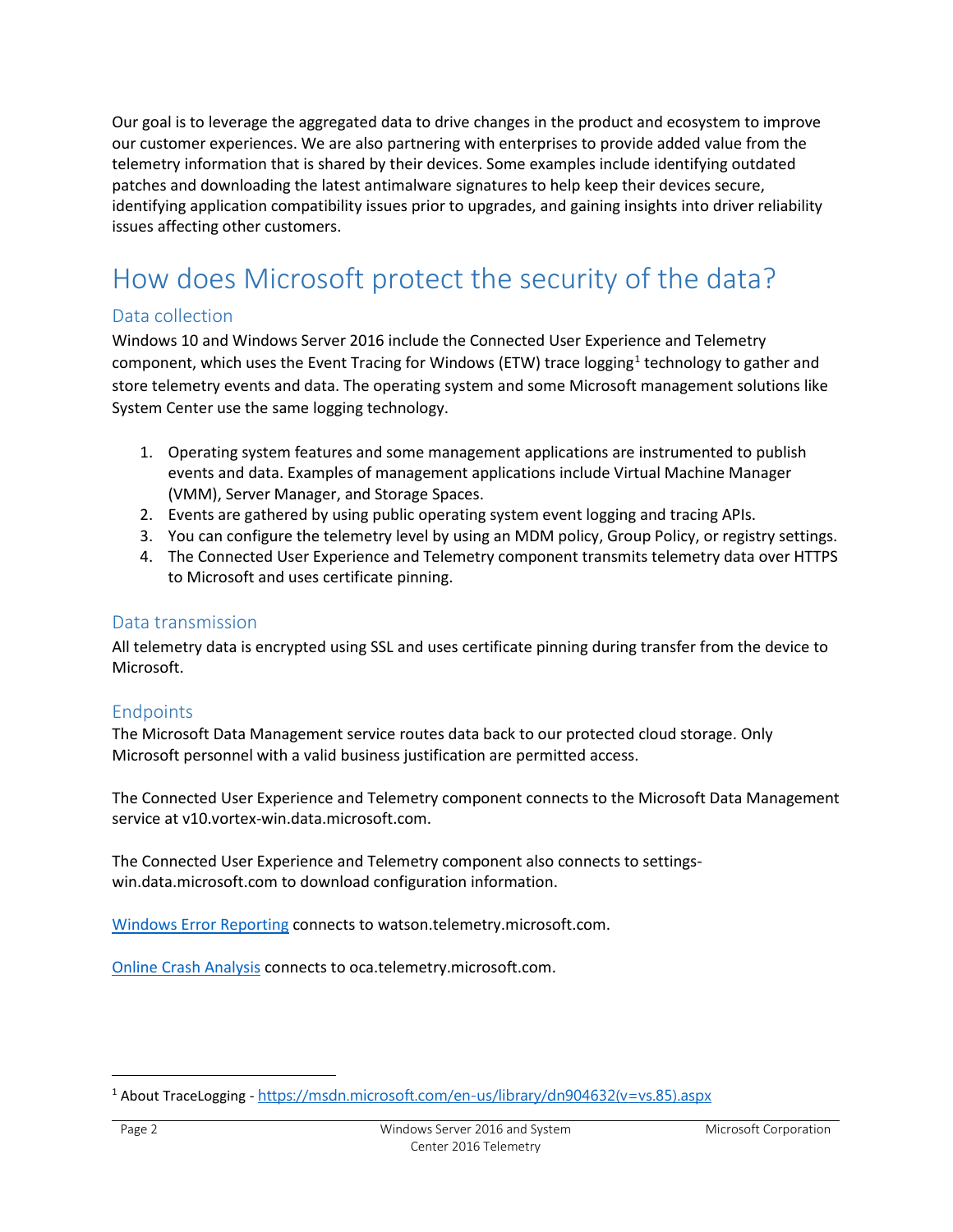#### <span id="page-4-0"></span>Data use and access

Data gathered from telemetry is used by Microsoft teams primarily to improve our customer experiences, and for security, health, quality, and performance analysis. The principle of least privileged guides access to telemetry data. Only Microsoft personnel with a valid business need are permitted access to the telemetry data. Microsoft does not share personal data of our customers with third parties, except at the customer's discretion or for the limited purposes described in the Privacy Statement<sup>2</sup>. We do share business reports with OEMs and third party partners that include aggregated, anonymized telemetry information. Data sharing decisions are made by an internal team including privacy, legal, and data management.

#### <span id="page-4-1"></span>Data retention

Microsoft believes in and practices information minimization. We strive to gather only the information that we need, and we store it for as long as it's needed to provide a service or for analysis. Much of the information about how the operating system and apps are functioning is deleted within 30 days. Other information, such as error reporting data, may be retained longer.

# <span id="page-4-2"></span>What data is gathered at different telemetry levels?

This section illustrates and explains the different telemetry levels in Windows 10 and Windows Server 2016. These levels are available on all editions of Windows Server 2016. The following figure shows a comparison of the telemetry levels:



The telemetry levels are cumulative and can be categorized into four levels:

<span id="page-4-3"></span> <sup>2</sup> Windows Server prerelease:<http://windows.microsoft.com/en-us/windows/preview-privacy-statement> System Center prerelease:<http://go.microsoft.com/fwlink/?LinkID=623851&clcid=0x409>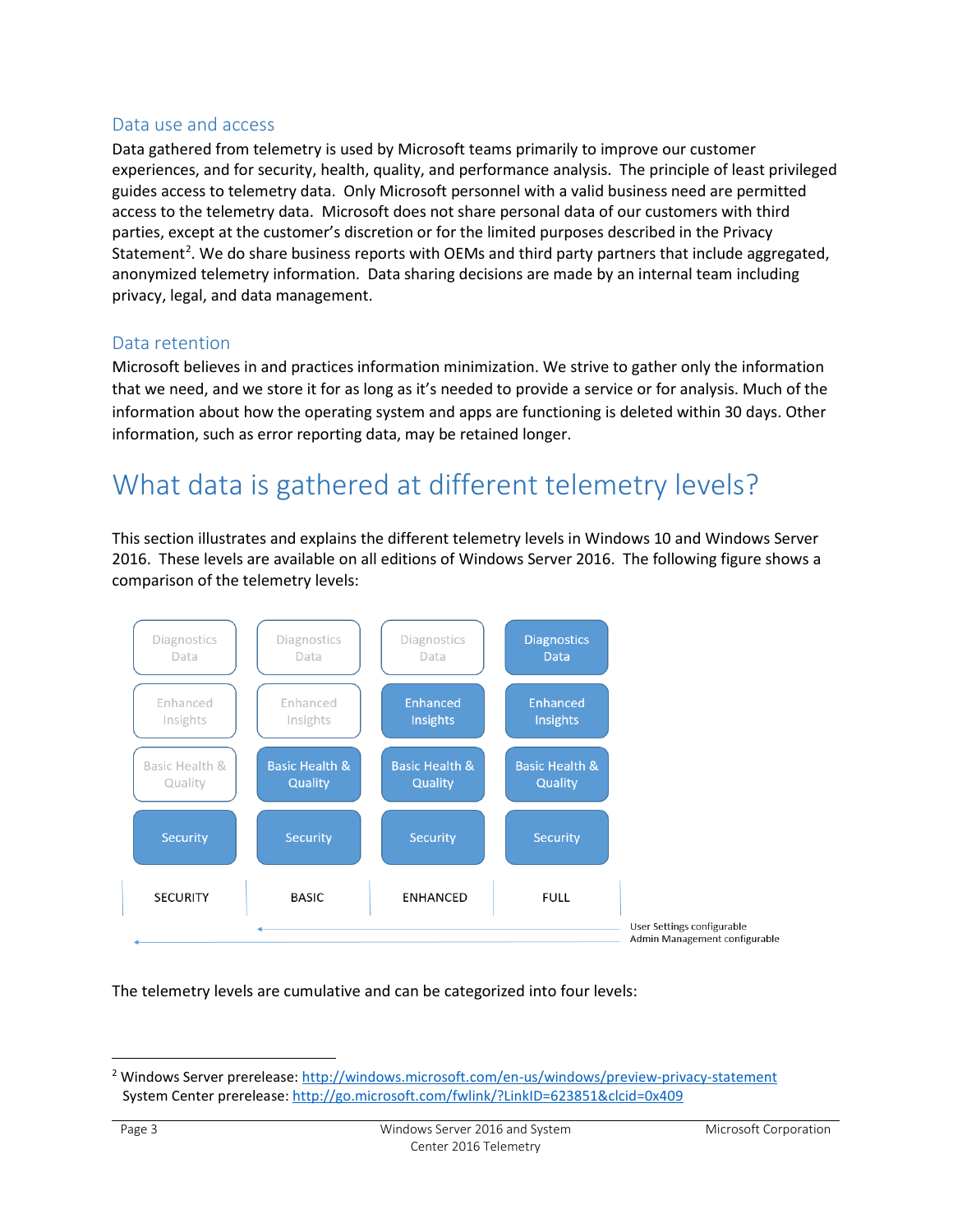- **Security:** Information that's required to help keep the OS and System Center secure, including data about the Connected User Experience and Telemetry component settings, the Malicious Software Removal Tool (MSRT), and Windows Defender.
- **Basic:** Basic device information, including: quality-related data, app compatibility, app usage data, and data from the **Security** level.
- **Enhanced:** Additional insights, including: how the OS, System Center, and apps are used, how they perform, advanced reliability data, and data from both the **Basic** and **Security** levels.
- **Full:** All data necessary to identify and help to fix problems, plus data from the **Security**, **Basic**, and **Enhanced** levels.

### <span id="page-5-0"></span>Security level

The **Security** level gathers only the telemetry data that is required to keep Windows devices, Windows Server, and guests secure with the latest security updates. This level is available on all Windows Server 2016 editions and only on Windows 10 Enterprise, Windows 10 Education, Windows 10 Mobile Enterprise, and IoT Core editions.

**Note**: If your organization relies on Windows Update for updates, you shouldn't use the **Security** level. Because no Windows Update information is gathered at this level, important information about update failures is not sent. Microsoft uses this information to fix the causes of those failures and improve the quality of our updates.

Windows Server Update Services (WSUS) and System Center Configuration Manager functionality is not affected at this level, nor is telemetry data about Windows Server features or System Center gathered.

The data gathered at this level includes:

- **Connected User Experience and Telemetry component settings**: If data has been gathered and is queued to be sent, the Connected User Experience and Telemetry component downloads its settings file from Microsoft servers. The data gathered by the client for this request includes OS information, device id (used to identify what specific device is requesting settings) and device class (for example, whether the device is server or desktop).
- **Malicious Software Removal Tool (MSRT):** The MSRT infection report contains information such as device information and IP address. **Note:** You can turn off the MSRT<sup>[3](#page-5-1)</sup> infection report. No MSRT information is included if MSRT is not used. If Windows Update is turned off, MSRT will not be offered to users.
- **Windows Defender/Endpoint Protection**: Windows Defender and System Center Endpoint Protection require some information to function, including: anti-malware signatures, diagnostic information, User Account Control settings, Unified Extensible Firmware Interface (UEFI) settings, and IP address.

**Note**: This reporting can be turned off and no information is included if a customer is using third-party antimalware software, or if Windows Defender is turned off.

<span id="page-5-1"></span> <sup>3</sup> About MSRT:<http://support.microsoft.com/en-us/kb/890830>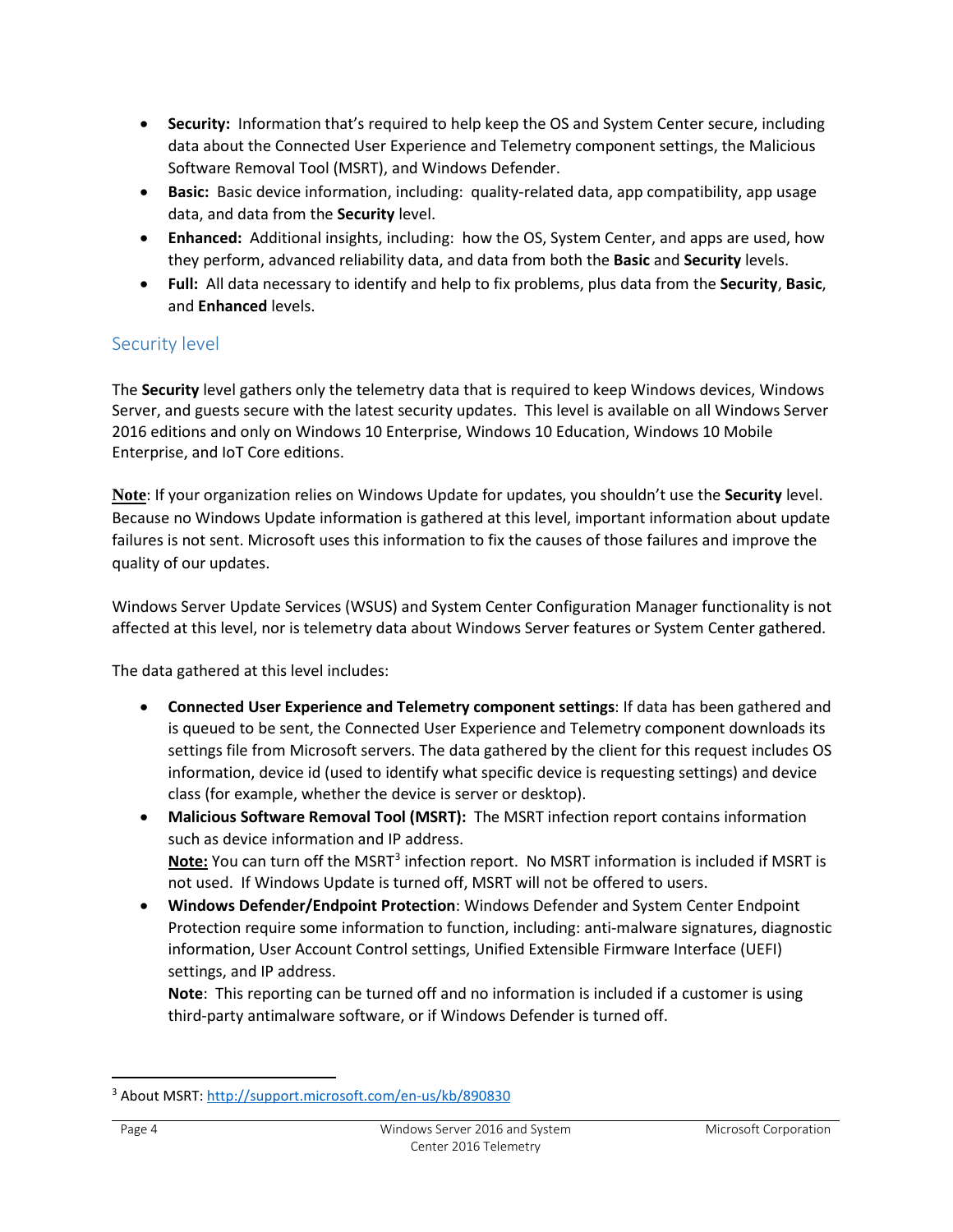Microsoft recommends that Windows Update, Windows Defender, and MSRT remain enabled unless the enterprise uses alternative solutions such as WSUS, System Center Configuration Manager, or a third party antimalware solution. Windows Update, Windows Defender, and MSRT provide core Windows functionality such as driver and OS updates, including security updates.

For servers with default telemetry settings and no Internet connectivity, you should set the telemetry level to **Security**. This stops data gathering for events that would not be uploaded due to the lack of Internet connectivity.

No user content, such as user files or communications, is gathered at the **Security** telemetry level, and we avoid gathering any information that directly identifies a company or user, such as a name or email address. However, in rare circumstances, MSRT information may unintentionally contain personal information. For instance, some malware may create entries in a computer's registry that include information such as a username, which would cause it to be gathered. MSRT reporting is optional and can be turned off at any time.

### <span id="page-6-0"></span>Basic level

The **Basic** level gathers a limited set of data that is critical for understanding the system and its configuration. This level includes the **Security** level information. This level helps to identify problems that can occur on a particular device hardware or software configuration. For example, it can help determine if crashes are more frequent on devices with a specific amount of memory or a particular network driver version. The Connected User Experience and Telemetry component does not gather telemetry data about System Center, but it can transmit telemetry for non-Windows apps if they have user consent.

The data gathered at this level includes:

- **Basic device information**: Helps provide an understanding about the types and configurations of native and virtualized Windows Server 2016 instances in the ecosystem, including:
	- o Machine attributes, such as the OEM, model, and BIOS date
	- o Networking attributes, such as the number and speed of network adapters
	- o Processor and memory attributes, such as the number of cores, architecture, memory size, and firmware version
	- o Virtualization attributes, such as Second Level Address Translation (SLAT) support and the guest operating system
	- o OS attributes, such as the edition and virtualization state
	- o Storage attributes, such as the number of drives, type, speed, and size
- **Connected User Experience and Telemetry component quality metrics**: Helps provide an understanding about how the Connected User Experience and Telemetry component is functioning, including percent of uploaded events, dropped events, and the last upload time.
- **Quality-related information**: Helps Microsoft develop a basic understanding of how a device and its operating system are performing. An example is the count of crashes in the operating system on a particular hardware configuration or with a specific driver version.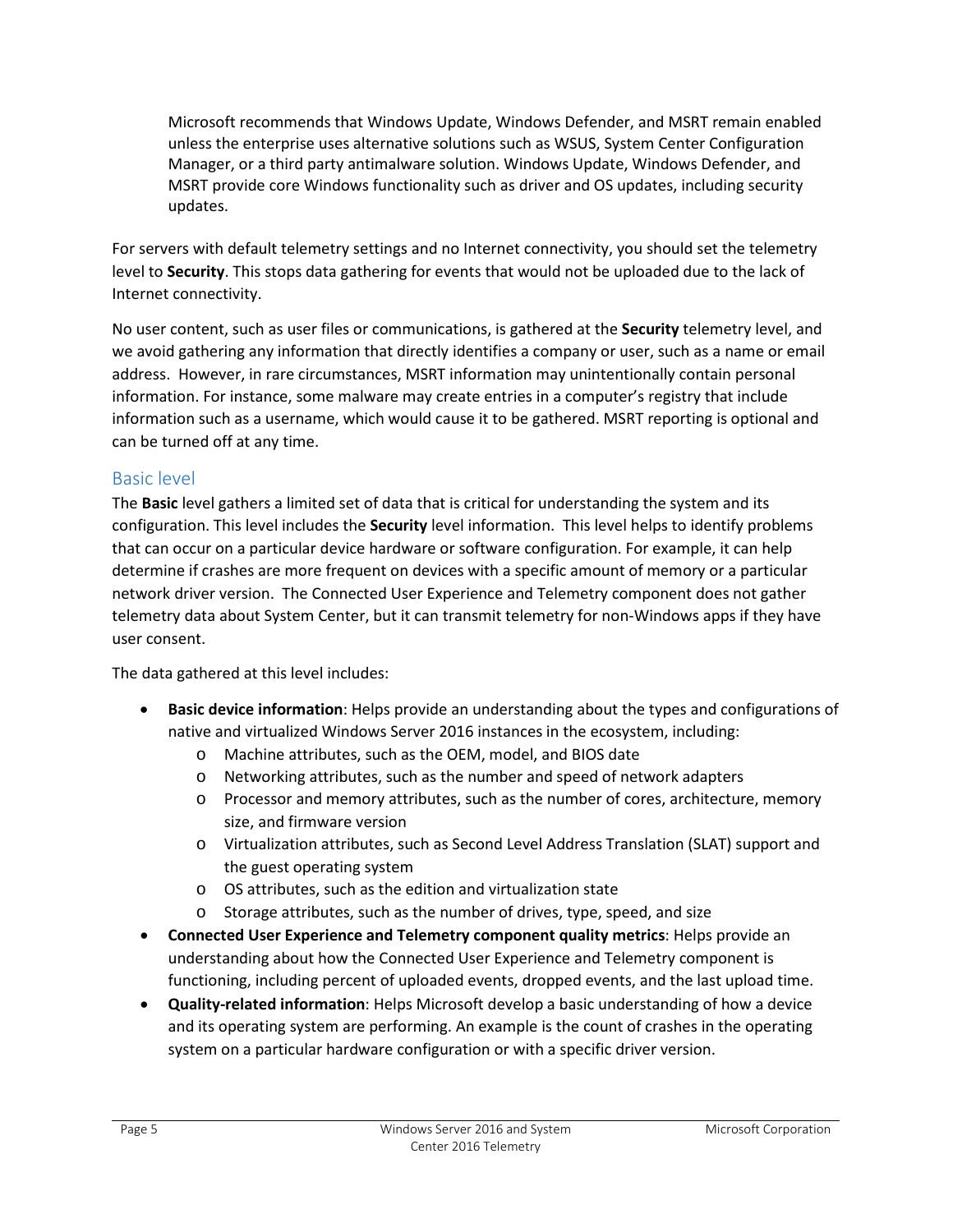- **Compatibility data**: Helps provide an understanding about which apps are installed on a system and virtual machine, and identifies potential compatibility problems.
	- o **General app data**: Includes a list of apps that are installed on a native or virtualized instance of the OS and whether these apps function correctly after an upgrade. This app data includes the app name, publisher, version, and basic details about which files have been blocked from usage.
	- o **App usage data**: Includes how an app is used, including how long an app is used for, when the app has focus, and when the app is started.
	- o **System data**: Helps provide an understanding about whether a system meets the minimum requirements to upgrade to the next OS version. System information includes the amount of memory, as well as information about the processor and BIOS.
	- o **Accessory device data**: Includes a list of accessory devices, such as external storage devices, that are connected to Windows systems and whether these devices will function after upgrading to a new version of the OS.
	- o **Driver data**: Includes specific driver usage that is meant to help figure out whether apps and systems will function after upgrading to a new version of the OS. This data can help determine blocking issues and then help Microsoft and our partners apply fixes and improvements.

## <span id="page-7-0"></span>Enhanced level

The **Enhanced** level gathers data about how the OS and apps are used and how they perform. This level also includes data from the **Security** and **Basic** levels. This level helps to improve the user experience with the OS and apps. Data from this level can be abstracted into patterns and trends that can help Microsoft determine future development improvements.

This is the default level on all Windows Server 2016 and System Center 2016 editions. It is the minimum level that is required to quickly identify and address OS and System Center customer quality issues.

The data gathered at this level includes:

- **OS events**: Help to gain insights into different areas of the OS, including networking, Hyper-V, storage, file system, and other components.
- **OS app events**: Result from Microsoft applications and management tools that were installed with or on Windows Server (for example, Server Manager and System Center).
- **Some crash dump types**. All crash dump types, except for heap dumps and full dumps.

# <span id="page-7-1"></span>Full level

The **Full** level gathers data necessary to identify and help fix problems. This level also includes data from the **Security**, **Basic**, and **Enhanced** levels.

If systems experience problems that are difficult to identify or repeat using Microsoft's internal testing, additional data becomes necessary. This data can include any user content that might have triggered the problem. It is gathered from a small randomly selected set of systems that have both opted into the **Full** telemetry level and have exhibited the problem. Data sharing decisions are made by an internal team including privacy, legal, and data management.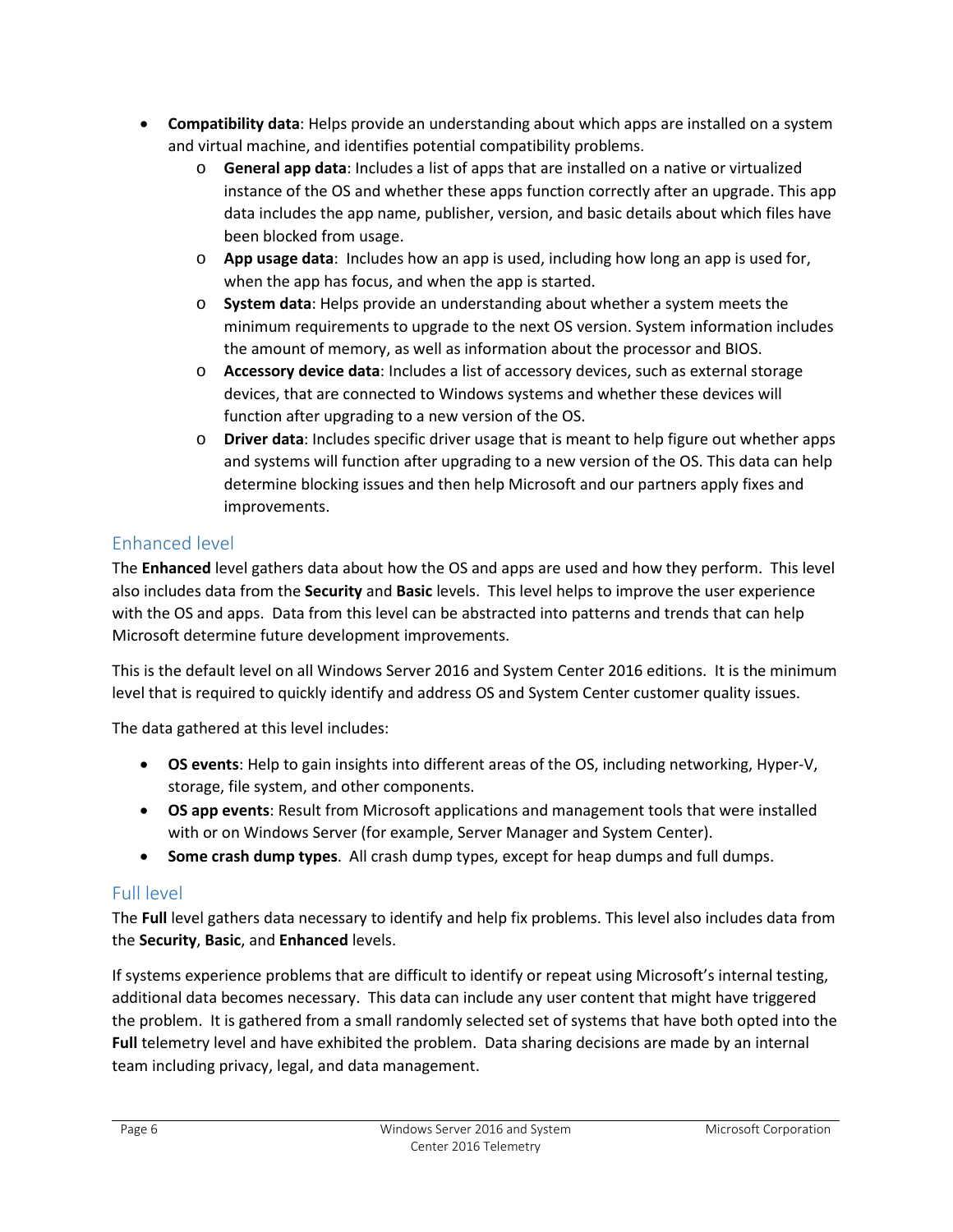# <span id="page-8-0"></span>How can enterprises manage telemetry collection?

We do not recommend that you turn off telemetry in your organization because valuable functionality may be impacted, but we recognize that in some scenarios this may be required. Use the steps in this section to turn off telemetry for Windows 10, Windows Server 2016, and System Center 2016.

**Important**: These telemetry levels only apply to Windows, Windows Server, System Center components, and apps that use the Connected User Experience and Telemetry component. Non-Windows components, such as Microsoft Office or other third-party apps, may communicate with their cloud services outside of these telemetry levels. You should work with your app vendors to understand their telemetry policy, and how you can opt in or opt out. For more information on how Microsoft Office uses telemetry, see Overview of Office Telemetry<sup>[4](#page-8-3)</sup>.

Customers can turn off System Center telemetry collection. The default is on at the **Enhanced** level. The data gathered at this level represents what is collected by default when System Center telemetry is turned on. However, setting the operating system telemetry level to Basic turns off System Center telemetry, even if the System Center telemetry switch is turned on.

The lowest telemetry setting level that is supported on Windows Server 2016 through management policies is **Security**. The lowest telemetry setting that is supported through the Settings UI is **Basic**. The default telemetry level for all Windows Server 2016 editions is **Enhanced**.

### <span id="page-8-1"></span>Configure the operating system telemetry level

You can configure your OS telemetry settings using the management tools you are already using, such as Group Policy, MDM, or Windows Provisioning. You can also manually change your settings using Registry Editor. Setting your telemetry levels through a management policy overrides any device level settings.

| <b>Value</b> | Level    | Data gathered                                                        |
|--------------|----------|----------------------------------------------------------------------|
| 0            | Security | Security data only.                                                  |
|              | Basic    | Security data, and Basic Health and Quality data.                    |
|              | Enhanced | Security data, Basic Health and Quality data, and Enhanced Insights. |
|              | Full     | Security data, Basic Health and Quality data, Enhanced Insights and  |
|              |          | Advanced Reliability data, and Diagnostics data.                     |

Use the appropriate value in the following table when you configure the management policy.

**Table 1: Telemetry levels and data types**

#### <span id="page-8-2"></span>Use Group Policy to set the telemetry level

Use a Group Policy object to set your organization's telemetry level.

1. From the Group Policy Management Console, go to **Computer Configuration** > **Administrative Templates** > **Windows Components** > **Data Collection and Preview Builds**.

<span id="page-8-3"></span><sup>&</sup>lt;sup>4</sup> Overview of Office Telemetry: <https://technet.microsoft.com/library/jj863580.aspx>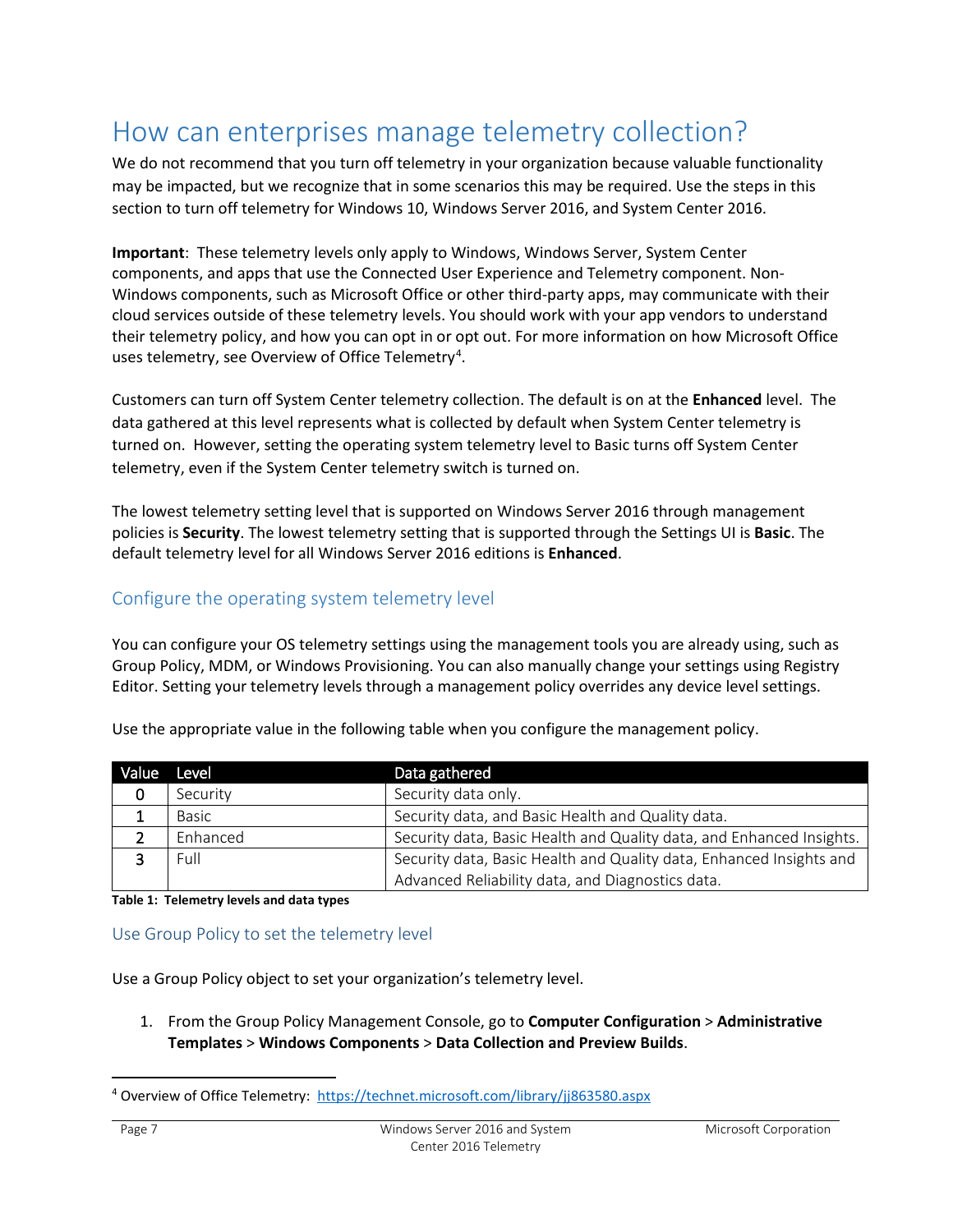- 2. Double-click **Allow Telemetry**.
- 3. In the **Options** box, select the level that you want to configure, and then click **OK**.

#### <span id="page-9-0"></span>Use MDM to set the telemetry level

Use th[e Policy Configuration Service Provider \(CSP\)](http://msdn.microsoft.com/library/windows/hardware/dn904962(v=vs.85).aspx)<sup>[5](#page-9-3)</sup> to apply the  $System/AllowTeemetry MDM policy$ .

#### Use Registry Editor to set the telemetry level

Use Registry Editor to manually set the registry level on each device in your organization, or write a script to edit the registry. If a management policy already exists, such as Group Policy or MDM, it will override this registry setting.

- 1. Open Registry Editor, and go to **HKEY\_LOCAL\_MACHINE\Software\Microsoft\Windows\CurrentVersion\Policies\DataCollection**.
- 2. Right-click **DataCollection**, click **New**, and then click **DWORD (32-bit)** value.
- 3. Type **AllowTelemetry**, and then press ENTER.
- 4. Double-click **AllowTelemetry** and set the desired value from the table above, and then click **OK**.
- 5. Click **File > Export**, and then save the file as a .reg file, such as **C:\AllowTelemetry.reg**. You can run this file from a script on each device or virtual machine (VM) in your organization.

#### <span id="page-9-1"></span>Turn off telemetry collection in System Center 2016 for the enterprise

For System Center 2016 Technical Preview 4, IT administrators can reduce the flow of System Center telemetry to zero by following these steps:

- Turn off telemetry by going into the System Center UI Console settings workspace.
- For Service Management Automation and Service Provider Foundation instructions on how to turn off telemetry, see Microsoft Knowledge Base article# 309[6](#page-9-4)505 $^6$ .

#### <span id="page-9-2"></span>Additional telemetry controls

In Windows Server 2016, there are additional telemetry controls to reduce the flow of Windows telemetry data:

- Change the default telemetry level from **Enhanced** to **Security**.
- Turn off Windows Update, or set the machines to be managed by an on premise update server such as WSUS<sup>[7](#page-9-5)</sup> or System Center Configuration Manager<sup>[8](#page-9-6)</sup>.
- Turn off **Windows Defender Cloud based Protection** and **Automatic sample submission** in **Settings > Update & Security > Windows Defender**. If a third-party antimalware service is installed, Windows Defender (and its telemetry) should automatically shut off.

<span id="page-9-3"></span> <sup>5</sup> Configuration Service Provider: [https://msdn.microsoft.com/library/windows/hardware/dn904962\(v=vs.85\).aspx](https://msdn.microsoft.com/library/windows/hardware/dn904962(v=vs.85).aspx)

<span id="page-9-4"></span><sup>&</sup>lt;sup>6</sup> Microsoft KB: [3096505](https://support.microsoft.com/en-us/kb/3096505) How to disable telemetry for Service Management Automation and Service Provider Foundation [\(https://support.microsoft.com/en-us/kb/3096505\)](https://support.microsoft.com/en-us/kb/3096505)

<span id="page-9-5"></span><sup>7</sup> About Windows Server Update Services (WSUS):<https://technet.microsoft.com/library/hh852345.aspx>

<span id="page-9-6"></span><sup>8</sup> System Center Configuration Manager:<https://technet.microsoft.com/en-us/library/dn965439.aspx>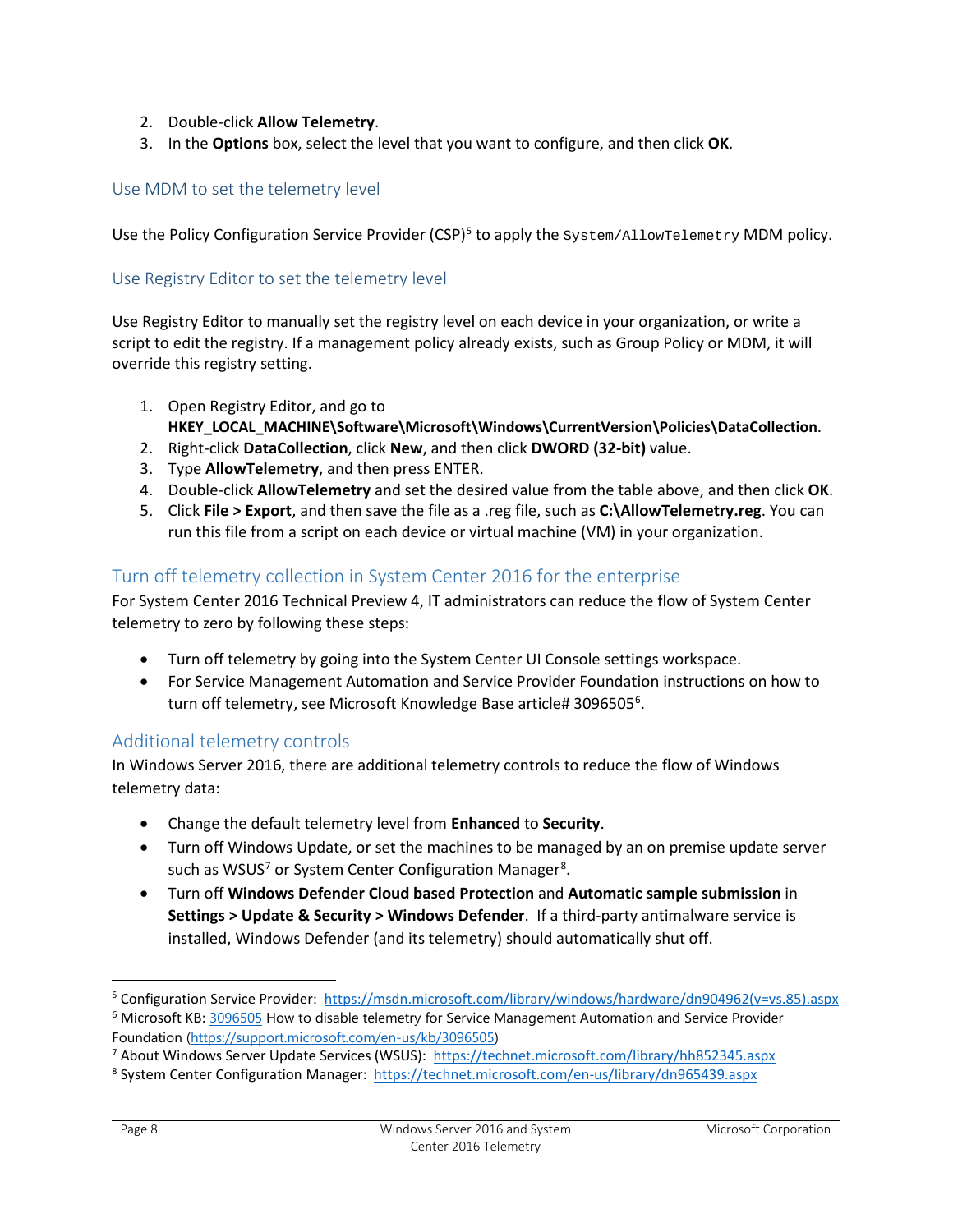• Turn off the MSRT infection report as described in the Microsoft Knowledge Base article "Deployment of the Microsoft Windows Malicious Software Removal Tool in an enterprise environment."[9](#page-10-4)

**Note**: Microsoft does not intend to gather sensitive information, such as credit card numbers, usernames and passwords, email addresses, or other similarly sensitive information. We guard against such events by using technologies to identify and remove sensitive information before it is sent from the user's device. If we determine that sensitive information has been inadvertently received, we delete it.

# <span id="page-10-0"></span>Examples of how Microsoft uses the telemetry data

### <span id="page-10-1"></span>Drive higher apps and driver quality in the ecosystem

Telemetry plays an important role in helping us quickly identify and fix critical reliability and security issues in our customers' deployments and configurations. Insights into the telemetry data that we gather help us quickly identify crashes or hangs associated with a certain application or driver on a given configuration, like a particular storage type (for example, SCSI) or a memory size.

For System Center, job usages and statuses can also help us enhance the job workload and the communication between System Center and its managed products. Microsoft's ability to get this data from customers and drive improvements into the ecosystem helps raise the bar for the quality of System Center, Windows Server applications, Windows apps, and drivers. Real-time data about Windows Server and Windows installations reduces downtime and the cost associated with troubleshooting unreliable drivers or unstable applications

### <span id="page-10-2"></span>Reduce your total cost of ownership and downtime

Telemetry provides a view of which features and services customers use most. For example, the telemetry data provides us with a heat map of the most commonly deployed Windows Server roles, most used Windows features, and which ones are used the least. This helps us make informed decisions about where we should invest our engineering resources to build a leaner operating system.

For System Center, understanding the customer environment for management and monitoring will help drive the support compatibilities matrix, such as host and guest OS. This can help you use existing hardware to meet your business needs and reduce your total cost of ownership. It can also help to reduce the downtime that is associated with security updates.

# <span id="page-10-3"></span>Build features that address our customers' needs

Telemetry also helps Microsoft to better understand how customers deploy components, use features, and use services to achieve their business goals. Getting insights from that data helps us prioritize our engineering investments in areas that can directly impact our customers' experiences and workloads.

Some examples include customer usage of containers, storage, and networking configurations that are associated with Windows Server roles like Clustering and Web. Another example is to find out when CPU hyper-threading is turned off and what the resulting impact is. We use the insights to drive

<span id="page-10-4"></span><sup>&</sup>lt;sup>9</sup> Microsoft KB: [891716](http://support.microsoft.com/kb/891716/) Deployment of the Microsoft Windows Malicious Software Removal Tool in an enterprise environment. [\(http://support.microsoft.com/kb/891716/\)](http://support.microsoft.com/kb/891716/)